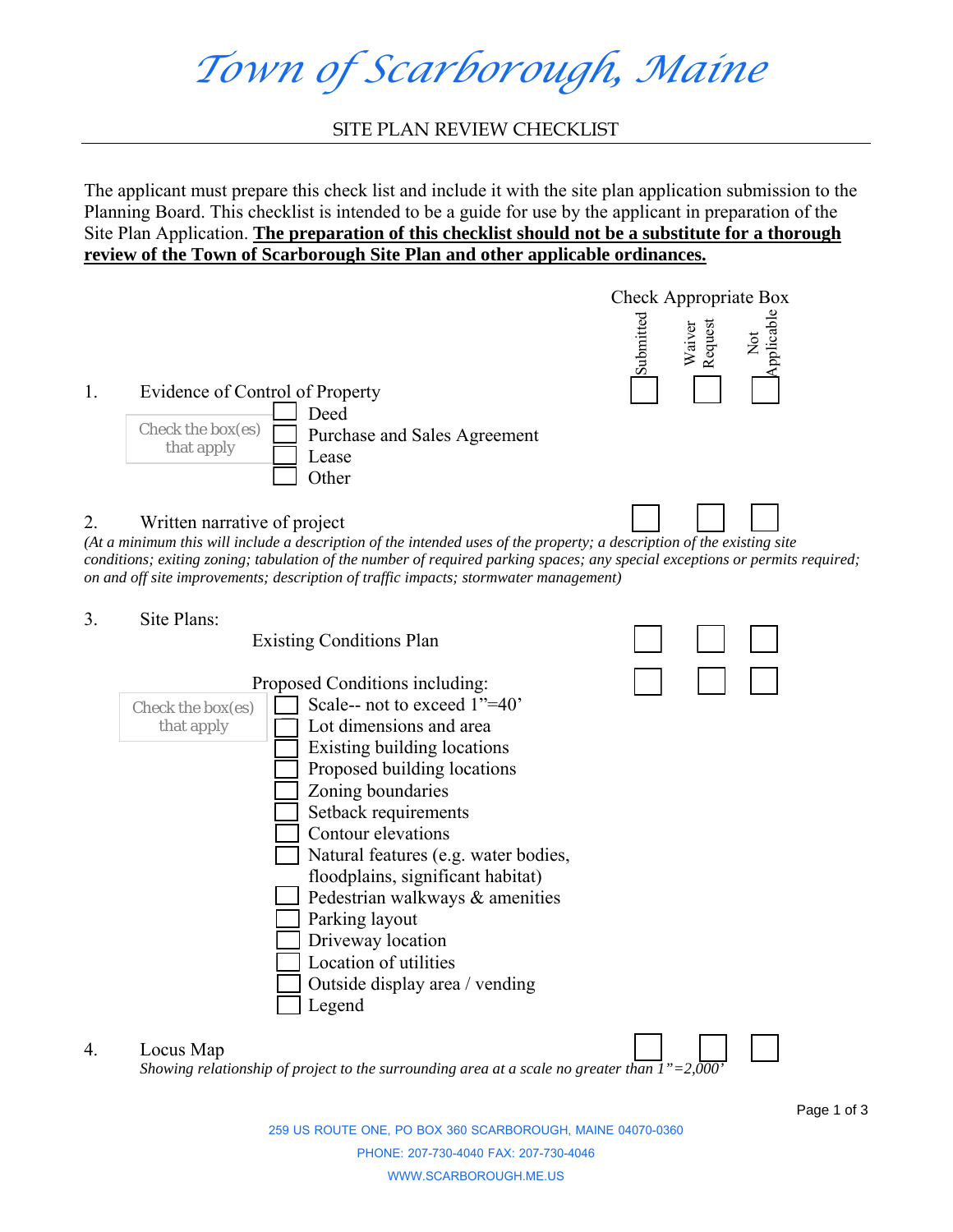## *Town of Scarborough, Maine*

## SITE PLAN REVIEW CHECKLIST